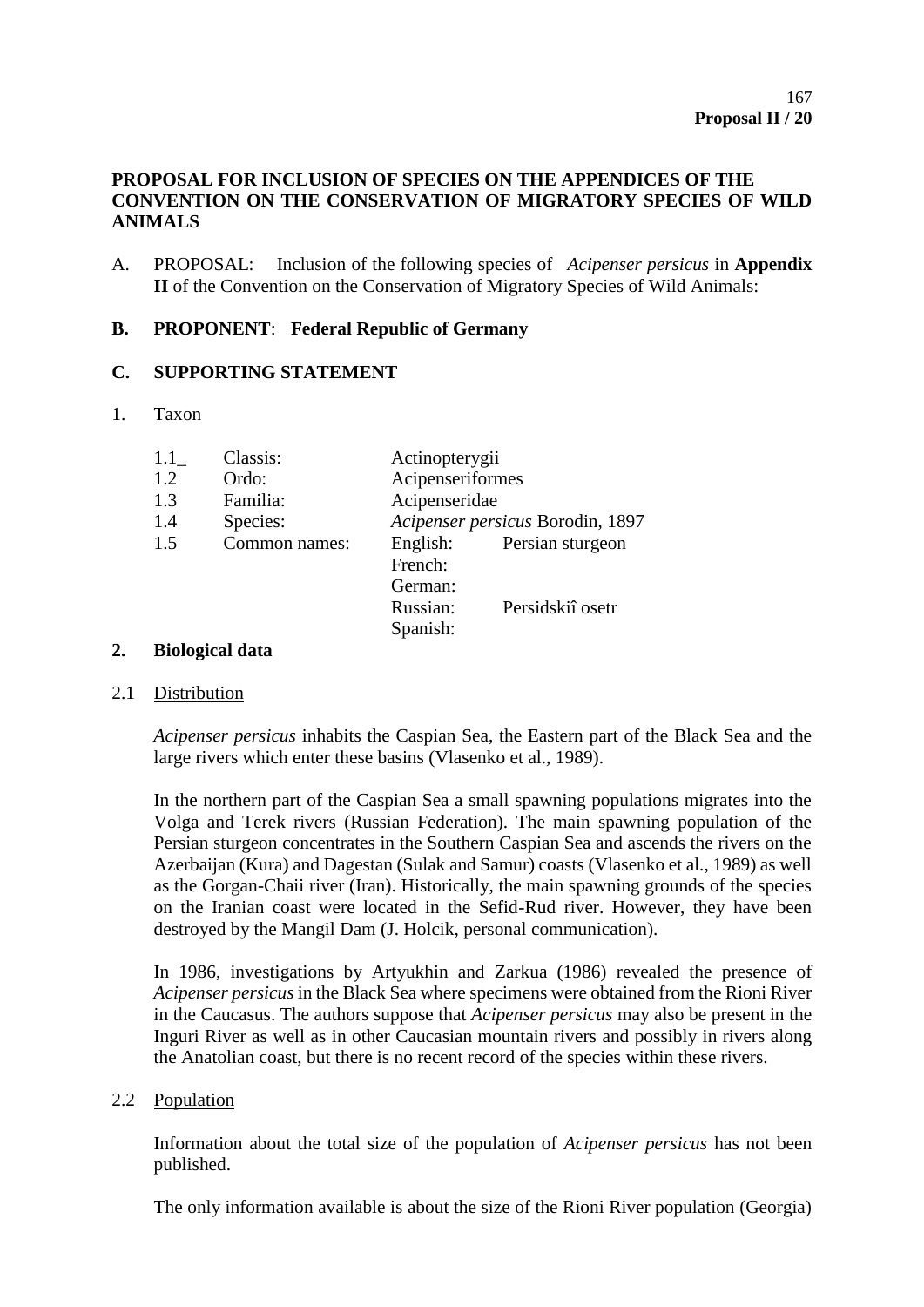that, in the early 1980s, was estimated to consist of about 17,000 specimens (Pavlov et al., 1994).

Lelek (1987) classified the status of *Acipenser persicus* in the Caspian Sea as Endangered.

The IUCN (1996) classifies the status of the Black Sea population in Russia, Georgia and Turkey as Endangered and the status of the Caspian Sea population in Russia, Azerbaijan and Iran as Vulnerable.

#### 2.3 Habitat

Little information is published about the ecology of this anadromous (definition see on p. 12: 2.4) species since its taxonomic status is debated and it is usually not distinguished from the Russian sturgeon *Acipenser gueldenstaedtii* (see also 7. Additional remarks). The special habitat requirements for *Acipenser persicus* are unkown.

Vlasenko et al. (1989) state that the main feeding grounds of the Persian sturgeon in the Caspian Sea are located in the southern and central region.

### 2.4 Migrations

*Acipenser persicus* is anadromous (definition see on p. 12: 2.4) and cyclically undertakes long migrations from the open sea into the rivers for spawning (Vlasenko et al., 1989).

In the Caspian Sea, the main spawning rivers of the species were located in the southern part along the Iranian coast (Sefid-Rud, Gorgan and Babol´). A smaller spawning population is reported from the Kura (Azerbaijan) and the Sulak (Dagestan, Russian Federation) and from the Volga and Terek Rivers in the northern Caspian basin. The migration routes of the spawning populations and the migration pattern are not described in recent studies.

However, it is known that like for the Russian sturgeon *Acipenser gueldenstaedtii* there is a distinction between a spring and a winter race according to the time of the migration (Vladiykov, 1964). The spring race begins the spawning run into the rivers in early spring, in the mid or late summer the run reaches a peak and finally ceases in late autumn. The so-called winter race generally does not spawn the same year they enter the river. They hibernate in the rivers and reproduce the following year.

The information about the spawning populations in the Black Sea basin is also very scarce. The location of the spawning grounds and the migration pattern is not described in recent studies. According to Artyukhin and Zarkua (1986) the Rioni River population is represented by the spring race.

In the Caspian Sea, *Acipenser persicus* is widely distributed in all parts, but it feeds and spends the winter mainly in the southern and central Caspian Sea (Vlasenko et al., 1989). Most of its population remain near the south and south-eastern coasts (Kazancheev, 1981) but long distance migrations between the northern and southern part are also reported.

3. Threat data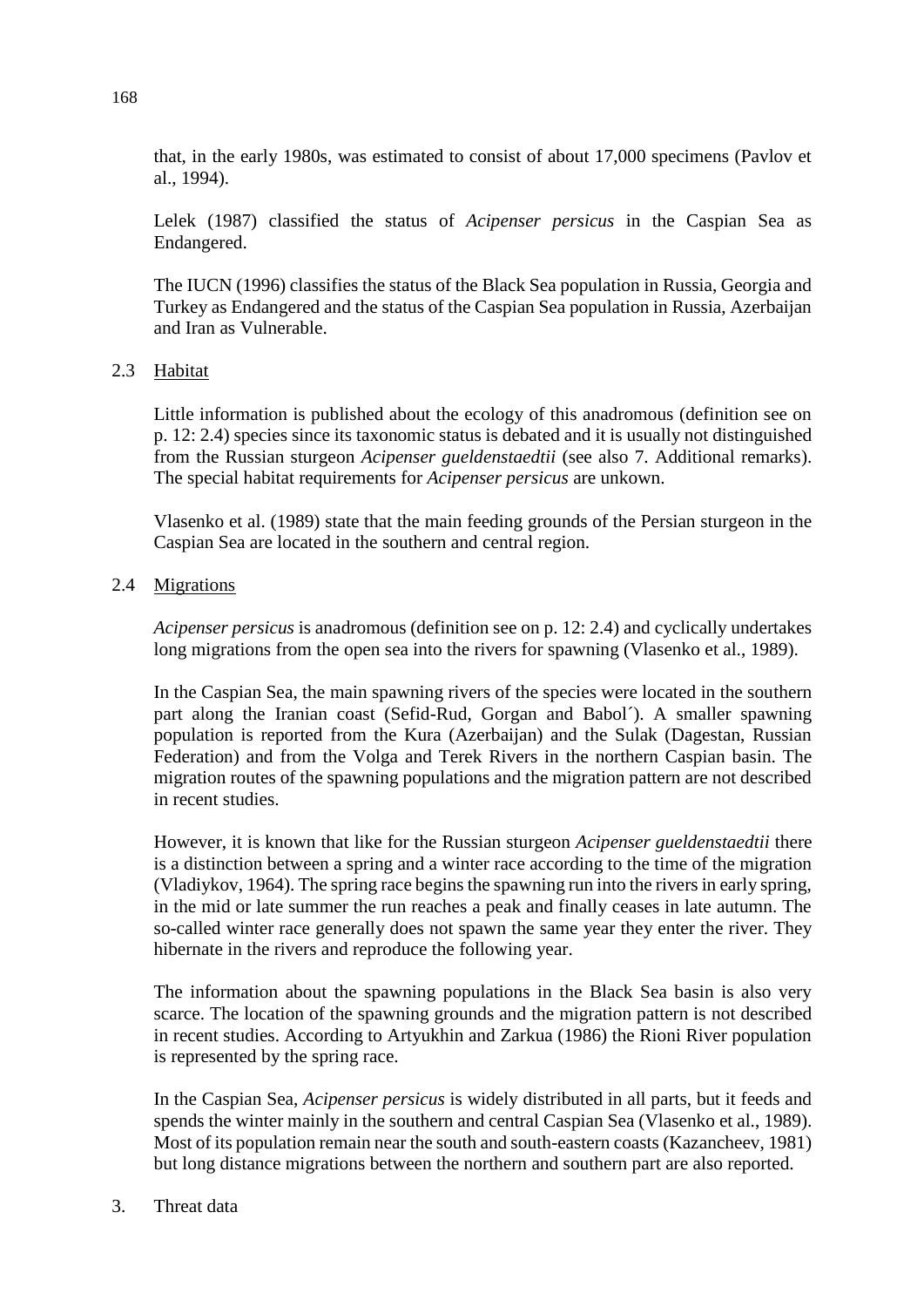### 3.1 Direct threat of the population

The main threats to the species are the loss of critical habitat such as spawning grounds due to dam constructions (see 3.2), the high level of pollution in almost all rivers within its range, and the legal and illegal fishing during the spawning season.

During the last 15-18 years, the level of pollution increased drastically in almost all rivers entering the Caspian Sea, the main sources being oil and other industrial sewage (Vlasenko, 1994). In the southern part of the Caspian Sea, pollution may soon affect the main population of the species. The Kura River is one of the major sources of pollution: due to draining mining and industrial sewage from the upper part of the river (Georgia and Armenia) the river water carries high concentrations of heavy metals such as copper and molybdenum (Dumont, 1995). Additionally, the intensifying oil pollution in the southern part of the sea along the coast of Azerbaijan threatens the environment. In this region "lakes" of spilled oil and toxic waste have formed which are gradually engulfed by the raising sea water and will be transported to the open sea and along the southern coast. The Caspian Sea water level rapidly raised during the last 15 years and increased in about 2 m within this period (Rodionov, 1994; Dumont, 1995). The effects of toxins on *Acipenser persicus* have not been investigated but are reported for *Acipenser gueldenstaedtii* (p. 14).

There is no information about the total amount of legal and illegal catch of the species since it is usually not distinguished from its close relative *Acipenser gueldenstaedtii*. However, it can be concluded that *Acipenser persicus* is also subject to poaching and that the spawning population is threatened by the illegal catch.

#### 3.2 Habitat destruction

The construction of hydroelectric power stations as well as of water reservoirs in almost all rivers where the species spawns led to a sharp reduction of available spawning grounds. In the Caspian Sea basin, all sturgeon species lost approximately 80% of their spawning grounds (Barannikova et al., 1995). In the Volga, there remained only 430 ha of the total 3,600 ha after the damming of the river by the Volgograd Dam. The area of the natural spawning grounds in the Kura River has been reduced by dam constructions to about 160 ha, in the Terek River to 132 ha and in the Sulak River to 201.6 ha (Vlasenko, 1994). The spawning grounds in the Sefid-Rud River on the Iranian coast were completely destroyed by the Mangil Dam and heavy pollution (J. Holcik, personal communication). There is no further information about the total loss of spawning grounds in Iranian waters.

The reduction of available natural spawning grounds due to river flow regulations subsequently led to a reduction of the natural reproduction of several sturgeon species (Barannikova et al., 1995; Khodorevskaya et al., 1997). Although not reported for *Acipenser persicus*, it can be concluded that the species is also affected.

# 3.3 Indirect threat

Indirect threats to the populations of *Acipenser persicus* are not described. Effects of environmental contaminants have not been investigated for the Persian sturgeon but for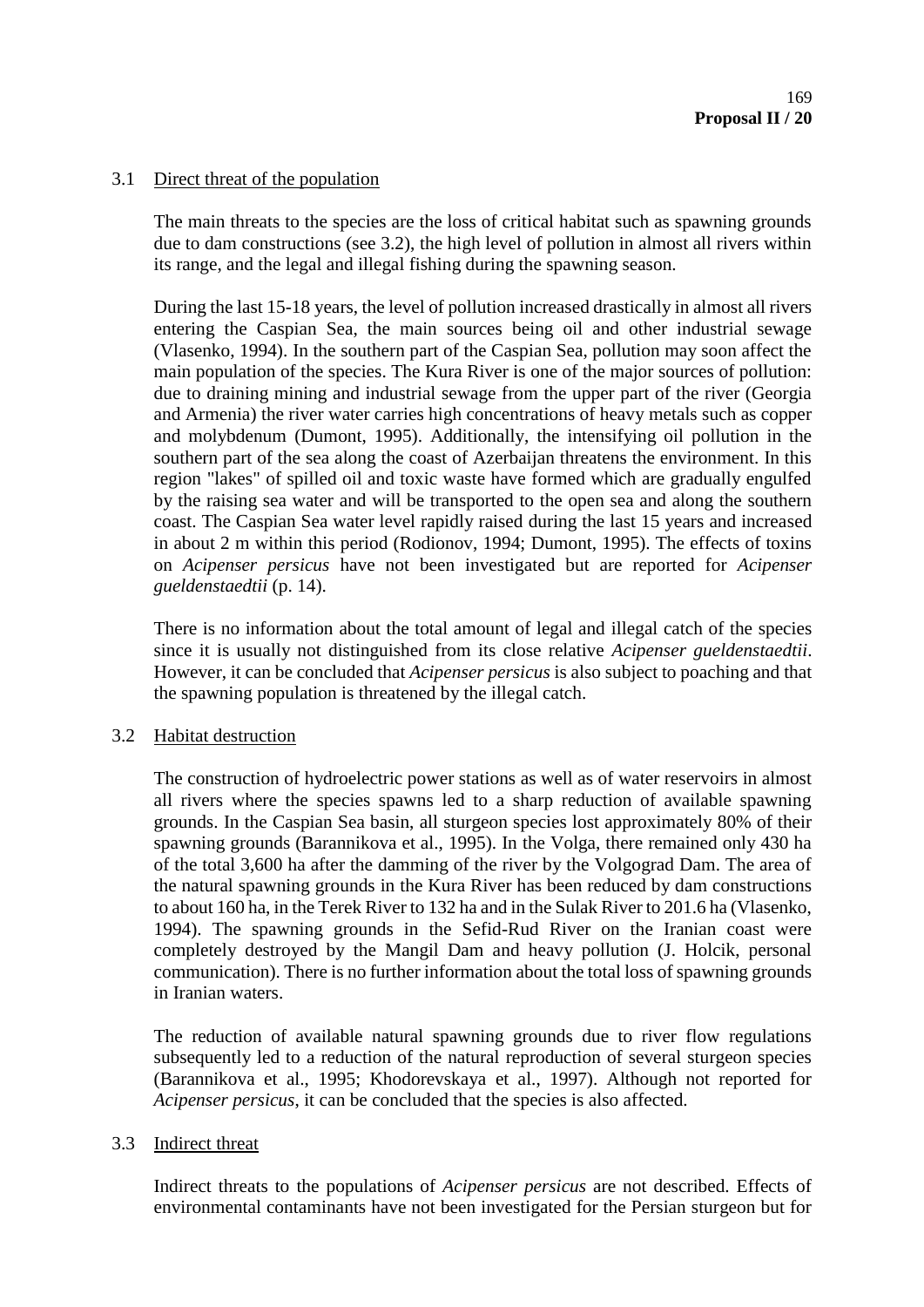#### **Proposal II / 20** 170

the sympatric Russian sturgeon *Acipenser gueldenstaedtii* (p. 14). A total degeneration of the gonads and an increased number of aberrations especially in the gameto- and gonadogenesis have been noticed for this species as well as for other sympatric sturgeons - signs which clearly demonstrate that the natural reproduction sharply declines due to pollution. As *Acipenser persicus* is living in the same watersheds, similar effects on the natural reproduction are most probable.

Although the water quality in the Caspian Sea has improved during the last years and subsequently some signs of degeneration disappeared, there is a threat of increasing pollution in the whole basin in the near future with the sea level still raising and the oil industry in Kazakhstan and Azerbaijan developing.

3.4 Threat connected especially with migrations

The migration pattern of *Acipenser persicus* (anadromous spawning migration and seasonal migration in the sea basins) makes the species especially vulnerable to overfishing because several national boundaries are cyclically passed and several range states are fishing for sturgeons in the Caspian and Black Sea basin. Only international agreements between the range states concerning the sturgeon fishery, a ban on the fishery in the open sea (protection for juveniles and immature fish) and a setting of sustainable quotas can help to stop the further decline of the species.

Especially in the Caspian Sea where the species is most abundant and the commercial exploitation is highest such an agreement between Azerbaijan, the Russian Federation, Kazakhstan, Turkmenistan and Iran is strongly needed. Although the international trade of all sturgeon products, especially of the highly priced caviar, is controlled by CITES regulations since April 1998 and poaching is consequently hoped to cease, further action for the conservation of the sturgeon species is required.

Despite the fact that the five range states of the Caspian Sea has set up a *Committee for the Conservation and Use of the Biological Resources in the Caspian Sea* during the last years, the proposed international agreement governing Caspian sturgeon catch and drawn up by this Committee has not been signed so far (till the end of 1998).

#### 3.5 National and international utilization

*Acipenser persicus* is a highly appreciated fish. The products, caviar and flesh, have a great nutritional value (Vlasenko et al., 1989). However, the Persian sturgeon escapes any official catch statistic since it had not been distinguished from the commercially important *Acipenser gueldenstaedtii*.

Fishery and Caviar. Kazancheev (1981) reports that from 1974 to 1978, the catch in the Kura River fluctuated between 90 and 220 metric tons. No further catch statistics for the species, neither from the Russian Federation nor from Iran are available. It can be supposed that the reported catch of *Acipenser gueldenstaedtii* possibly includes a part of *Acipenser persicus*. The species was estimated by Kazanskii (1979, in Vlasenko et al., 1989) to account for 10-15% of all of the sturgeons in the Volga, while Artyukhin (1979, in Vlasenko et al., 1989) did not think that more than 6-7% of sturgeons in the Volga belonged to this species. It may be concluded that according to its main distribution along the southern and south-eastern coast, the species is also included in the catches of *Acipenser gueldenstaedtii* in Iran. Subsequently, it seems probable that eggs of *Acipenser*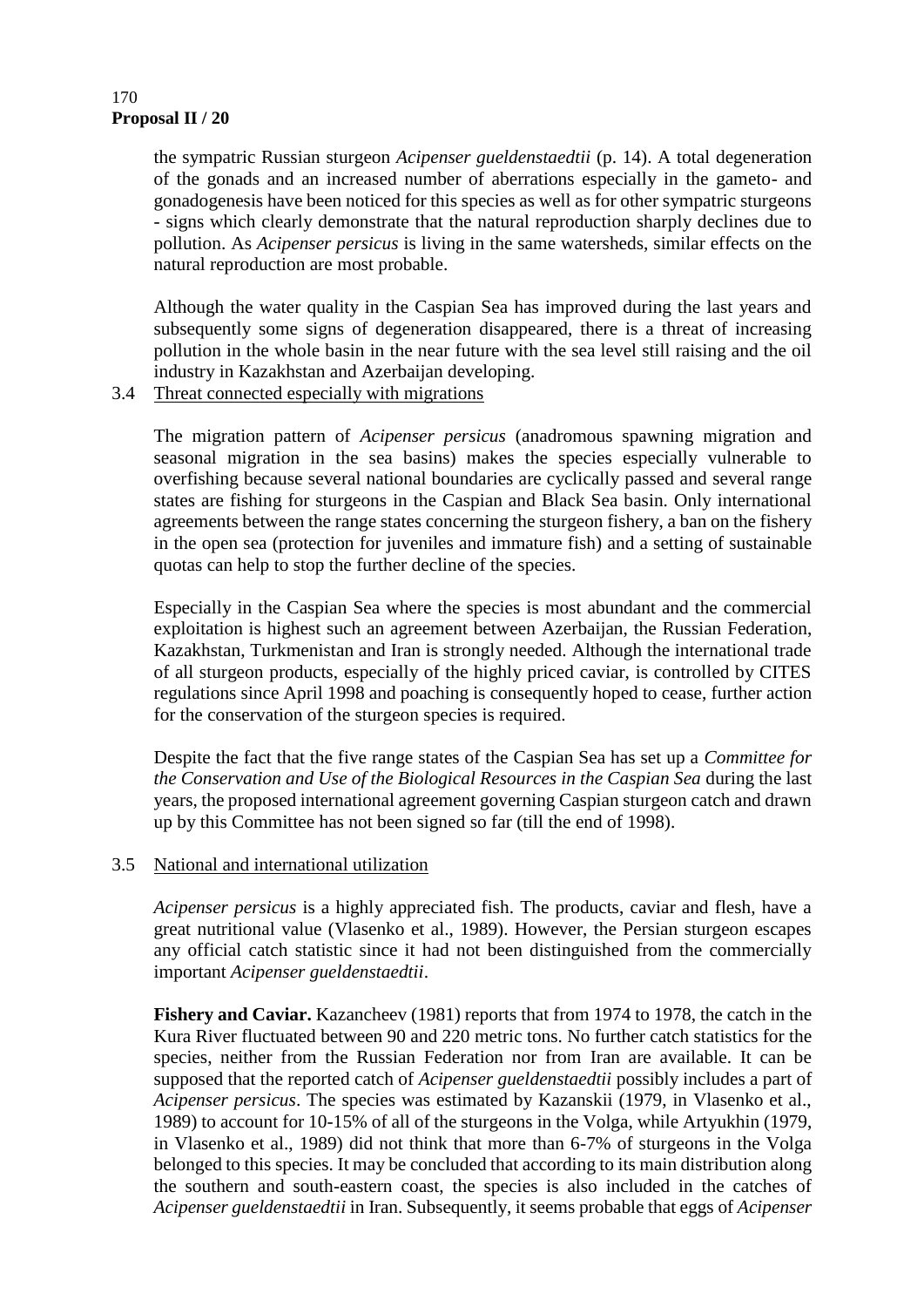*persicus* processed as caviar are sold under the name of "osietra", "asetra" or "osietre" which are usually used for caviar made from the roe of *Acipenser gueldenstaedtii*. Josupeit (1994), in her book about the world trade of caviar does not even mention the species. From official statistics it remains unclear, to what degree *Acipenser persicus* is nationally utilized and the relationship between national and international trade is not reported.

**Illegal trade.** Illegal trade of products of *Acipenser gueldenstaedtii*, i.e. caviar, increased since the collapse of the former USSR and it might be supposed that there is also an in illegal trade of caviar made from the roe of *Acipenser persicus*. However, the level of the illegal trade of *Acipenser persicus* products is unknown.

**Artificial Propagation.** Iran has intensive ranching programmes for sturgeon species, which may include *Acipenser persicus*. The total number of the produced fry is not given in the literature. Barannikova (1995) reports that biotechnology of the Persian sturgeon artificial propagation at hatcheries in the Volga River has been suggested, but the species rearing was not common in 1993. Pavlov et al. (1994) proposed a ranching programme for the Rioni River population of *Acipenser persicus*, but there is no further information on this programme available.

- 4. Protection status and needs
- 4.1 National protection status

According to the available information *Acipenser persicus* is not protected by law in any of the countries of origin.

4.2 International protection status

*Acipenser persicus* is listed in Appendix II of the Convention on International Trade in Endangered Species of Wild Fauna and Flora (CITES).

4.3 Additional protection needs

A special conservation programme for *Acipenser persicus* is not reported. Pavlov et al. (1994) pointed to the need in creating a protected marine zone in the area of the Rioni River delta in the Black Sea.

Detailed recommendations for the conservation of the Eurasian sturgeon species - worked out during the 1<sup>st</sup> Meeting of Representatives of the Range States on Developing Measures for the Conservation of Sturgeon Species under CITES Provisions (Moscow, Russia, 19-23 January 1998) -are attached in the Appendix at the end of the document.

5. Range States

#### The Range States of the **Caspian Sea population** of *Acipenser persicus* are

- Azerbaijan
- Iran
- Kazakhstan
- Russian Federation and
- Turkmenistan.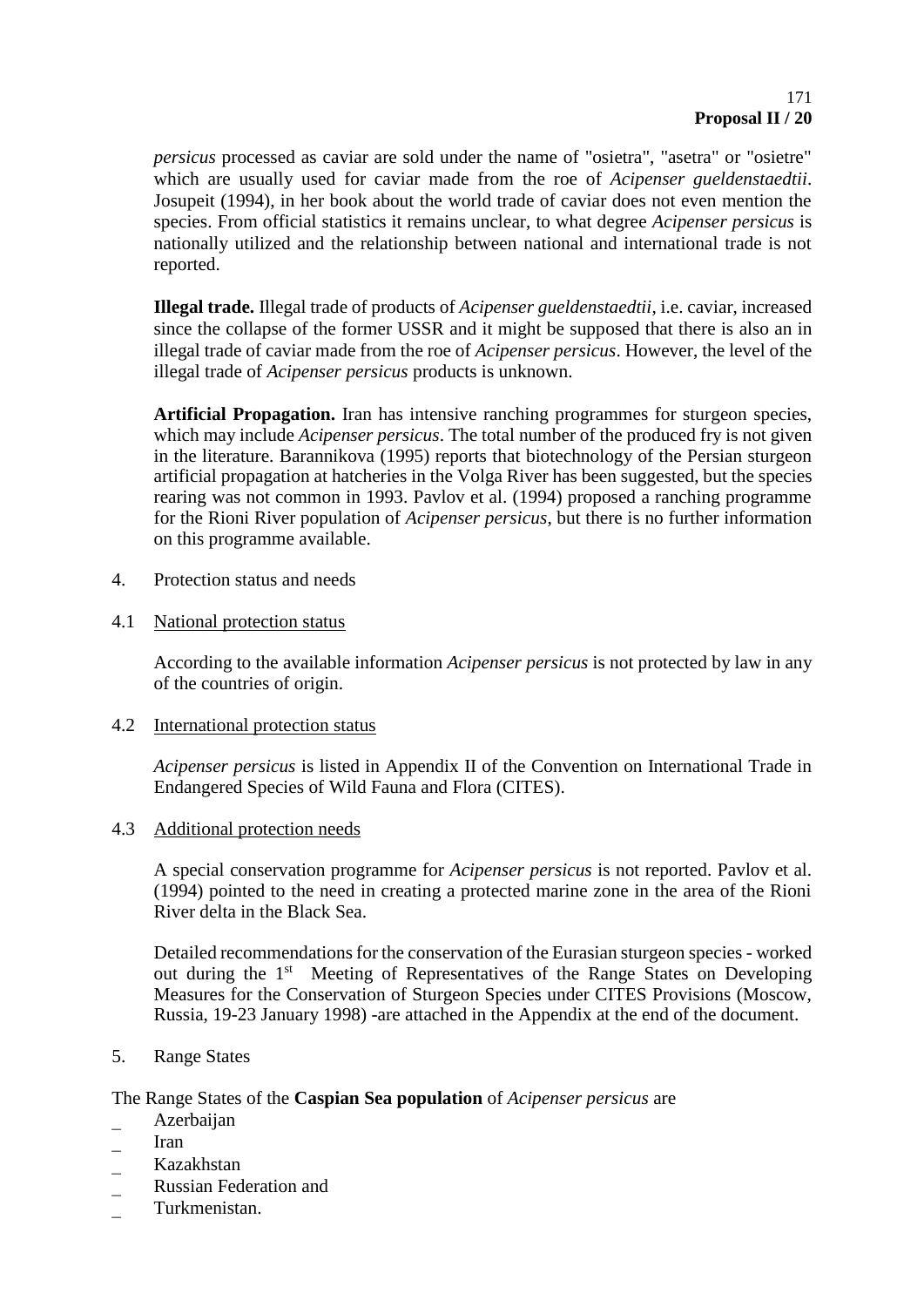### **Proposal II / 20** 172

The Range states of the **Black Sea population** of *Acipenser persicus* are

- ? Georgia and
- ?Turkey.

According to FAO-data these countries are also the major fishing countries in the range area of the species.

# 6. Comments from Range States

The Range states of the species have been provided with a copy of a draft proposal (Inclusion of 18 species of Acipenseriformes in Appendix II of CMS) and were asked for their comments. The appreciated scientific comments and corrections are integrated in the text. The position of each Range state on the proposal are as follows:

- Caspian Sea population:
- **Azerbaijan** agrees to the proposed inclusion of 18 sturgeon species in Appendix II of CMS and considers that it is very important to protect sturgeons in the Caspian Sea.
- **Iran** has not submitted any comments until the end of May 1999
- **Kazakhstan** expressed the opinion that it considers possible the inclusion of sturgeons in Appendix II of CMS with the aim of taking measures on their conservation in the Caspian Sea.
- The **Russian Federation** wishes to discuss its comments on the proposal with Germany in a German-Russian working group "Nature Conservation and Biodiversity" in Munich, Germany, in September 1999.
- **Turkmenistan** has not submitted any comments until the end of May 1999.
- BlackSea population:
- **Georgia** fully agrees that the population status of almost all sturgeon species gives reason for major concern. It states that the conservation of sturgeon species would be even more facilitated in case of inclusion of these species into Appendix II of CMS. Furthermore, Georgia envisages the elaboration of a strategy for the conservation of sturgeon species and expresses its interest in the creation of a global network for the exchange of information on research, monitoring and conservation of all sturgeon species. Finally, it notes that the conservation of migratory species – including sturgeons – is only conceivable by the means of international conservation.
- **Turkey** has not submitted any comments until the end of May 1999.
- 7. Additional Remarks

### *Acipenser persicus* is sympatric with *Acipenser gueldenstaedtii*, *Acipenser ruthenus, Acipenser stellatus*, *Acipenser nudiventris* and *Huso huso*.

The taxonomic status of *Acipenser persicus* was not clear for a long time (discussion in Birstein and Bemis, 1997) although Vladykov (1964) already recognized it as a different and valid species. The population of *Acipenser persicus* in the Kura and Sefid-Rud Rivers was believed to be a subspecies of *Acipenser gueldenstaedtii* and was named *Acipenser gueldenstaedti persicus* by Berg (1933 in Vlasenko et al., 1989). The population of *Acipenser persicus* in the Volga and Ural Rivers was thought to be an intraspecific group of *Acipenser gueldenstaedtii*.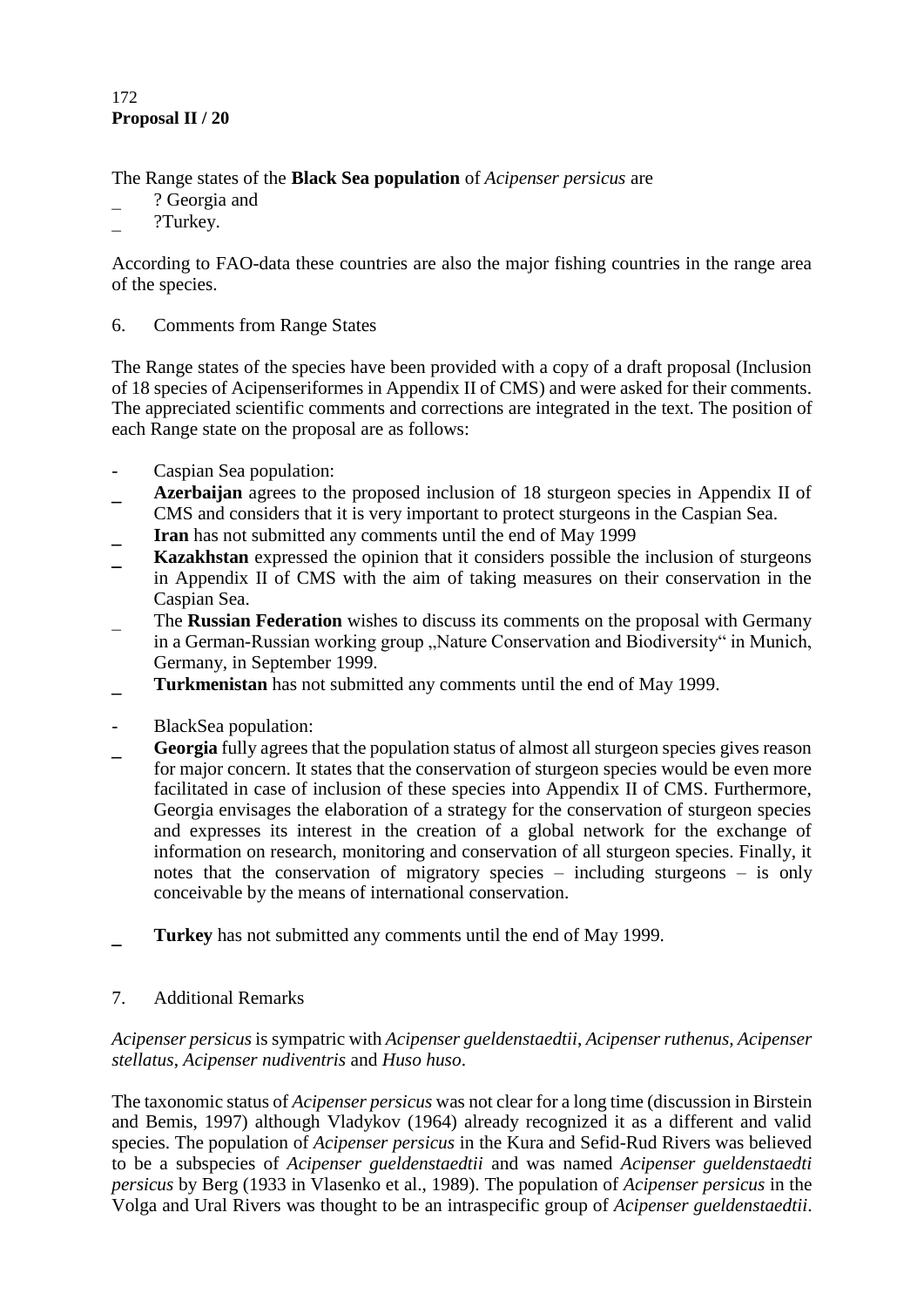In 1973 and 1974 several scientists (summary in Vlasenko et al., 1989) investigated the antigenic components in the blood serum proteins of specimens from the Kura and Volga and found that they were identical but different from those of *Acipenser gueldenstaedtii*. Subsequent analyses of morphometric and meristic characters of both species revealed that they are different. These investigations induced Vlasenko et al. (1989) to regard *Acipenser persicus* as a valid species. However, this taxonomic evaluation is often ignored until today and *Acipenser persicus* is very often not mentioned as a separate species in the recent literature.

#### 8. References

Artyukhin, E. N., and Z. G. Zarkua. 1986. On the question of taxonomic status of the sturgeon in the Rioni River (the Black Sea basin). Voprosy Ikhtiologii, 26 :61-67 (in Russian).

Barannikova, I.A. 1995. Measures to Maintain Sturgeon Fisheries under Conditions of Ecosystem Changes. Proceedings of the Second International Symposium on Sturgeons, September 6-11, 1993. Moscow-Kostroma-Moscow (Russia). VNIRO Publication. Pp. 131-136.